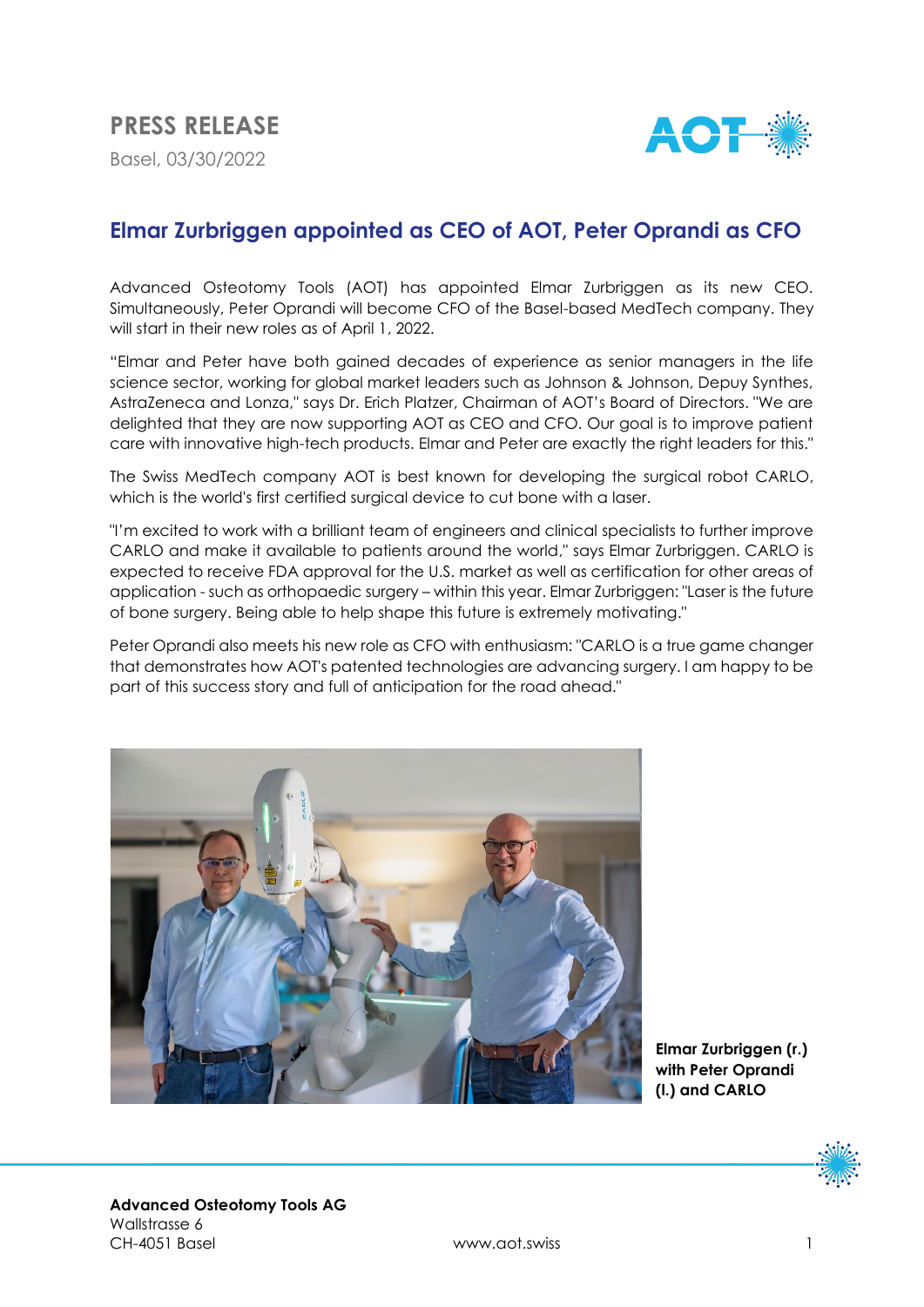### **About Elmar Zurbriggen:**

Elmar Zurbriggen is an internationally accomplished senior management professional with broad leadership experience in the life science industry (20 years medtech, 10 years biotech). He has excellent track records in areas such as international sales and marketing, strategy development and implementation, M&A integration and change management, product development, innovation and finance.

"I love to coach, help and support people, but also to reflect and create new ways of doing business. The most important thing for me is people who can live their passion in their work. If this works, success will set in by itself."- Elmar Zurbriggen

Elmar Zurbriggen on LinkedIn:<https://www.linkedin.com/in/elmar-zurbriggen-6689a9/>



#### **About Peter Oprandi:**

Peter Oprandi has extensive international experience as a strategic finance and business leader with CDMOs, multinationals, start-ups and private equity. His activities in Europe, North and South America as well as Asia cover areas such as finance, audit, controlling, BD&L, supply chain, OE and operations. As part of his broad involvement in life sciences, he has been building effective partnerships between companies and investors for years.

"I am a goal-oriented, proactive leader and a business partner with a can-do attitude. A high level of integrity, strategic agility and entrepreneurial thinking sets me apart." - Peter Oprandi

Peter Oprandi on LinkedIn: <https://www.linkedin.com/in/peteroprandi/>



#### **About Advanced Osteotomy Tools (AOT):**

The Swiss MedTech company AOT develops novel solutions for surgery - like CARLO®, the world's first laser osteotome. After more than a decade of research and development, CARLO is in clinical use helping patients with its unique benefits. Our innovations are globally protected by more than 10 patent families.

Further information: [www.aot.swiss](http://www.aot.swiss/)